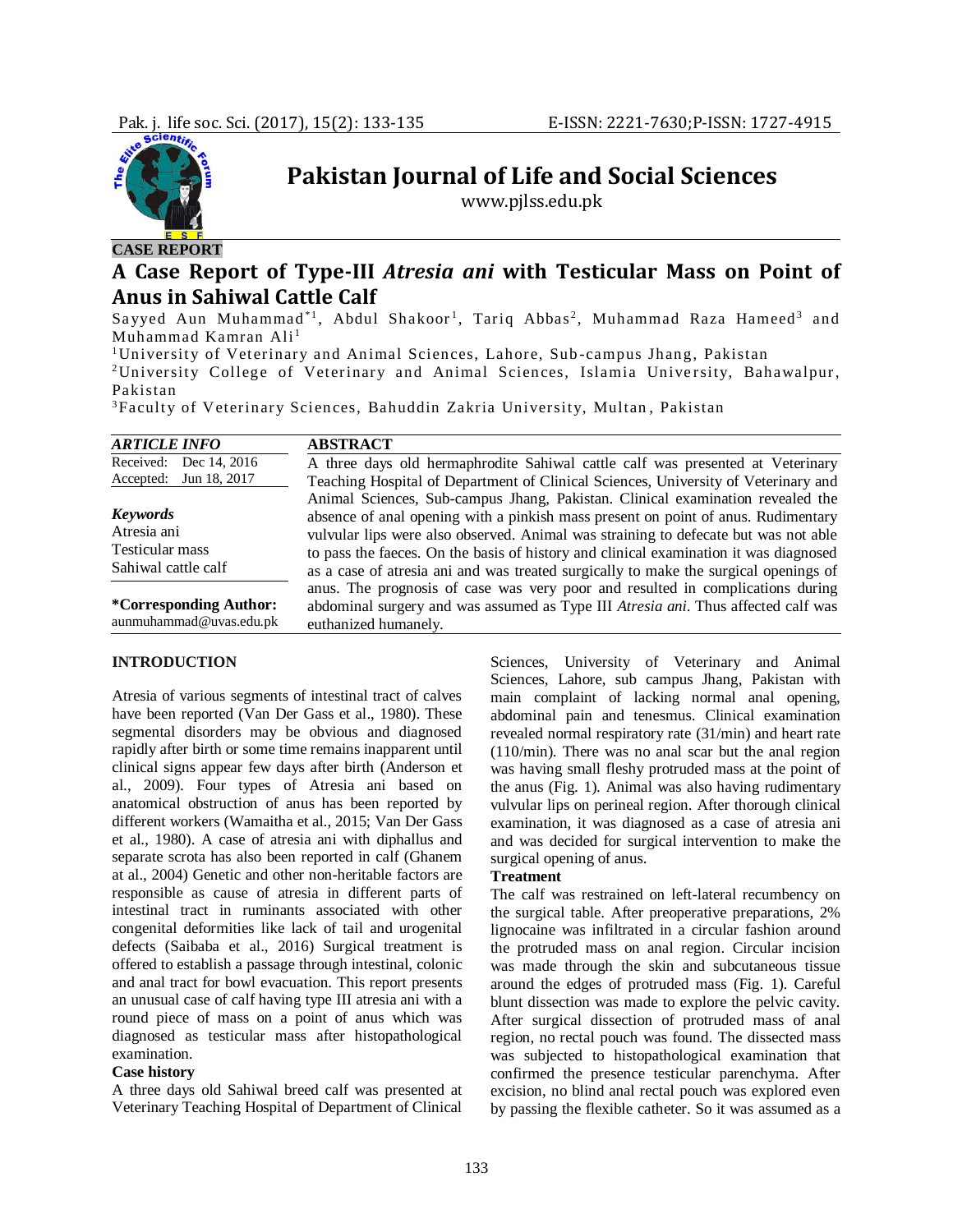case of type III atresia ani. Keeping in view the poor prognosis of cases of type III atresia ani and certain obvious complications resulted during abdominal surgery, it was advised to euthanize the cattle calf.



**Fig. 1: Calf with atresia ani showing a mass at point of anus.**

## **DISCUSSION**

In calves, colonic atresia is usually associated with atresia ani and other abnormalities like lack of tail, cryptorchidism, agenesis of kidneys and umbilical hernia (Syed and Shanks, 1992). This condition has also been found along with diphallus and separate secrotum in calves (Ghanem et al., 2004). Similar case of atresia coli had also been reported in an Arabian foal (Azizi et al., 2017). In the present case study, calf was having atresia coli associated with a very uncommon abnormality of testicular mass on point of anus. Palpation of amniotic vesicles for pregnancy diagnosis during 36 to 42nd day of gestation period may lead to development of atresia coli due to interruption of mesenteric blood supply during manipulation (Brenner and Orgad, 2003). This finding is further supported by this study, as the dam of the calf was rectally palpated during  $40<sup>th</sup>$  day of gestation period to confirm pregnancy. Contrast radiography along with abdominal ultrsonography have been used as a very effective tool to locate the site of colonic and rectal imperforations in calf (Abouelnasr at al., 2012). These applications could not be used in this case due to lack of facility.

The history from the owners and certain clinical signs like abdominal distention, anorexia, depression and failure of meconium to pass suggested the GIT obstruction (Azizi et al., 2010) and that's why the time for diagnosis and surgical rectification always vary from 1-8 days after birth (Durmus, 2009). In the present case, due to obvious gross obstruction of anus the imperforation was diagnosed very early after birth. The correction of anal, rectal and colonic imperforations have been carried out by using different surgical

approaches, but the surgical correction of atresia coli has over all low success rate (Sureshkumar et al., 2011). Keeping in view the poor prognosis of this case, the owner was advised to euthanize the calf. Atresia ani is a common hereditary problem in small as well as large ruminants and different cases has been reported in Pakistan (Magsi et al., 2016; Muhammad at al., 2015; Shakoor at al., 2012) but the present case has its own novelty that it was having testicular mass on the point of anus.

#### **Authors' contributions**

All authors contributed equally in this manuscript.

### **REFERENCES**

- Abouelnasr K, M Ishii, H Inokuma, Y Kobayashi, K Lee and K Yamada. 2012. Atresia coli in a Japanese black calf diagnosed by a barium sulphate enema contrast radiograph in the standing position: a case report. Veterinarni Medicina, 57: 376–379.
- Anderson DE, and MD Rings, 2009. Current Veterinary Therapy: Food Animal Practice, 5th Ed. Saunders, St. Louis MO. pp: 122-124.
- Azizi S, R Mohammadi, & I Mohammadpour. 2010. Surgical repair and management of congenital intestinal atresia in 68 calves. Veterinary Surgery, 39: 115-120.
- Azizi S, R Kheirandish, E Rohani and M Mahmoudi, 2017. Atresia coli in an Arabian foal. Trakia Journal of Sciences, 15: 179-181.
- Brenner J and U Orgad, 2003. Epidemiological investigations of an outbreak of intestinal atresia in two Israeli dairy herds. Journal of Veterinary Medical Science, 65: 141–143.
- Durmus AS 2009. Congenital intestinal atresia in calves. Indian Veterinary Journal, 86: 737- 738.
- Ghanem M, C Yoshida, N Isobe, T Nakao, H Yamashiro, H Kubota and K Nakada, 2004. Atresia ani with diphallus and separate scrota in a calf: a case report. Theriogenology, 61: 1205-1213.
- Magsi R, N Bangulzai, AN Khosa, MH Kakar and AH Baloch, 2016. A case study of surgical correction of atresia ani in a fifteen days old non descriptive male calf (cattle). Lasbela University Journal of Science and Technology, 5: 199-200*.*
- Muhammad SA, A Shakoor, M Younus, MM Awais, M Kashif, MK Maan, MR Hameed and MS Akhtar, 2015. Surgical rectification of congenital type ii atresia ani leading to rectovaginal fistula in cattle calves. Pakistan Journal Life Social Sciences, 13: 62-63.
- Saibaba M, P Veena, CM Rao and MSSV Phaneendra, 2016. Atresia coli in a HF calf diagnosed by a